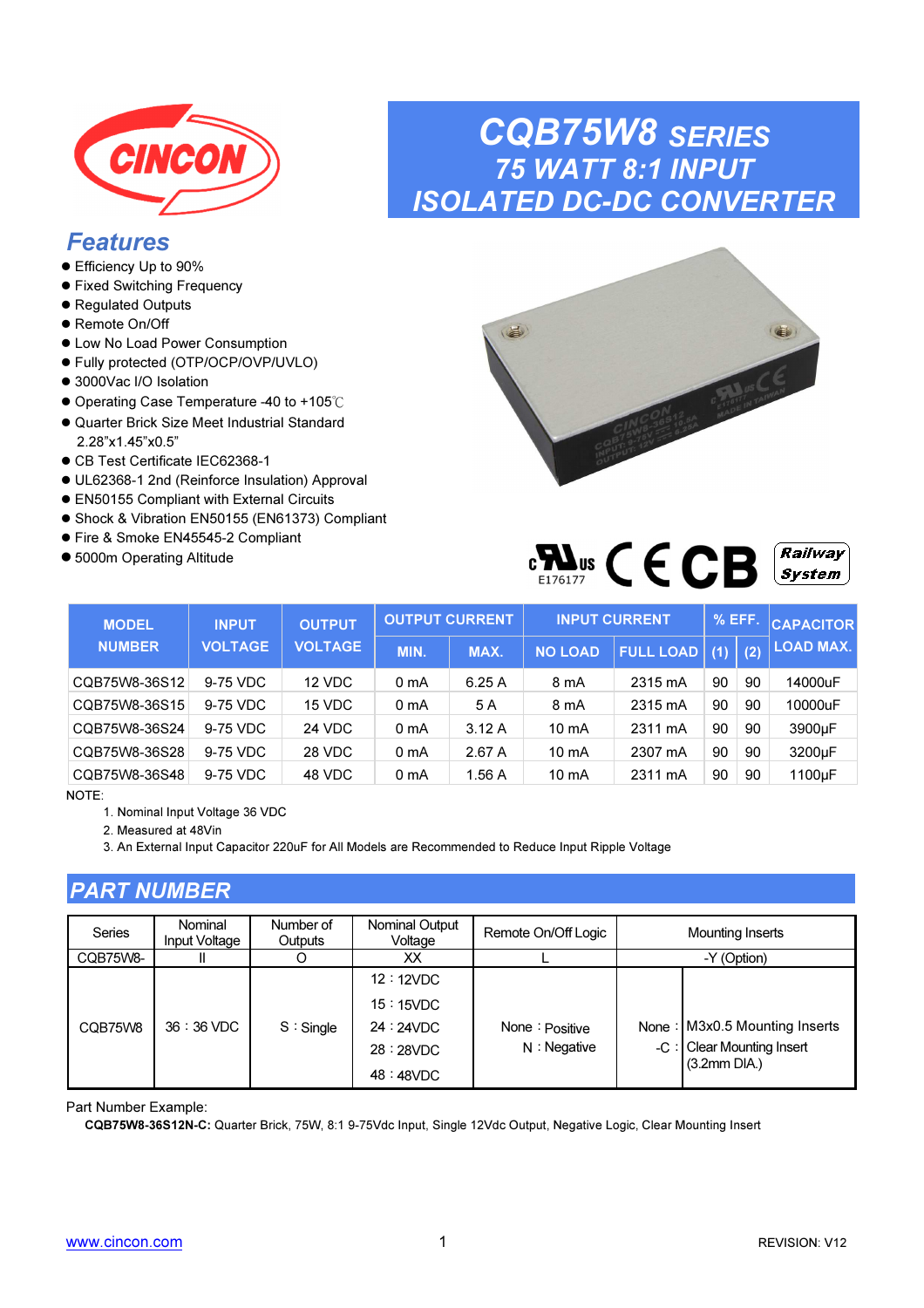



### TECHNICAL SPECIFICATIONS

(All specifications are typical at nominal input, full load at 25℃unless otherwise noted.)

#### ABSOLUTE MAXIMUM RATINGS

| <b>PARAMETER</b>                                         | <b>NOTES and CONDITIONS</b>                                        | <b>Device</b>    | Min.   | Typ.                      | Max.   | <b>Units</b>    |
|----------------------------------------------------------|--------------------------------------------------------------------|------------------|--------|---------------------------|--------|-----------------|
| Input Voltage                                            | Continuous                                                         | All              | $-0.3$ |                           | 75     | $V_{dc}$        |
| Input Surge Voltage                                      | 100ms max.                                                         | All              |        |                           | 100    | $V_{dc}$        |
| <b>Operating Case Temperature</b>                        | At the center part of base plate                                   | All              | -40    |                           | 105    | $\rm ^{\circ}C$ |
| Storage Temperature                                      |                                                                    | All              | -55    |                           | 125    | $^{\circ}\!C$   |
| <b>INPUT CHARACTERISTICS</b>                             |                                                                    |                  |        |                           |        |                 |
| <b>PARAMETER</b>                                         | <b>NOTES and CONDITIONS</b>                                        | <b>Device</b>    | Min.   | Typ.                      | Max.   | <b>Units</b>    |
| Operating Input Voltage                                  |                                                                    | All              | 9      | 36                        | 75     | $V_{dc}$        |
| Input Under Voltage Lockout                              |                                                                    |                  |        |                           |        |                 |
| Turn-On Voltage Threshold                                |                                                                    | All              | 8.4    | 8.8                       | 9.0    | $V_{dc}$        |
| Turn-Off Voltage Threshold                               |                                                                    | All              | 7.6    | 8                         | 8.2    | $V_{dc}$        |
| Lockout Hysteresis Voltage                               |                                                                    | All              |        | 0.8                       |        | $V_{dc}$        |
| Maximum Input Current                                    | $V_{in} = 9V$ , Full load                                          | All              |        | 10.5                      |        | Α               |
| No-Load Input Current                                    | $V_{in} = 36V$ , Io=0A                                             |                  |        | See Model Number Table    |        | mA              |
| Input Filter                                             | Pi filter                                                          | All              |        |                           |        |                 |
| Inrush Current (I <sup>2</sup> t)                        | As per ETS300 132-2.                                               | All              |        |                           | 0.1    | $A^2s$          |
| Input Reflected Ripple Current                           | P-P thru 12uH inductor, 5Hz to 20MHz.                              | All              |        | 30                        |        | mA              |
| <b>OUTPUT CHARACTERISTICS</b>                            |                                                                    |                  |        |                           |        |                 |
| <b>PARAMETER</b>                                         | <b>NOTES and CONDITIONS</b>                                        | <b>Device</b>    | Min.   | Typ.                      | Max.   | <b>Units</b>    |
| <b>Voltage Set Point Accuracy</b>                        | V <sub>in</sub> =36V, Full load, Tc=25°C                           | All              | $-1.0$ |                           | $+1.0$ | %               |
| <b>Output Voltage Regulation</b>                         |                                                                    |                  |        |                           |        |                 |
| Load Regulation                                          | Full load to no load                                               | All              |        |                           | ±0.2   | %               |
| Line Regulation                                          | $V_{in}$ =High line to low line, full load                         | All              |        |                           | ±0.2   | %               |
| <b>Temperature Coefficient</b>                           | Tc=-40℃ to 105℃                                                    | All              |        |                           | ±0.02  | %/°C            |
| Output Voltage Ripple and Noise (5Hz to 20MHz bandwidth) |                                                                    |                  |        |                           |        |                 |
|                                                          |                                                                    | 12V <sub>O</sub> |        |                           | 150    |                 |
|                                                          |                                                                    | 15Vo             |        |                           | 150    |                 |
| Peak-to-Peak                                             |                                                                    | 24Vo             |        |                           | 240    | mV              |
|                                                          |                                                                    | 28Vo             |        |                           | 240    |                 |
|                                                          | Full load, 22uF aluminum solid capacitor and                       | 48Vo             |        |                           | 480    |                 |
|                                                          | 1uF ceramic capacitors                                             | 12V <sub>O</sub> |        |                           | 80     |                 |
|                                                          |                                                                    | 15Vo             |        |                           | 80     |                 |
| RMS.                                                     |                                                                    | 24Vo             |        |                           | 120    | mV              |
|                                                          |                                                                    | 28Vo             |        |                           | 120    |                 |
|                                                          |                                                                    | 48Vo             |        |                           | 220    |                 |
| Output Current Range                                     | $V_{in}$ = 9 to 75V                                                |                  |        | See Model Number Table    |        | Α               |
| <b>Over Current Protection</b>                           | Hiccup mode. Auto recovery                                         | All              | 110    | 150                       | 210    | ℅               |
| <b>Short Circuit Protection</b>                          |                                                                    | All              |        | Continuous, Auto Recovery |        |                 |
| <b>External Load Capacitance</b>                         | Full load (resistive)                                              |                  |        | See Model Number Table    |        | uF              |
| Output Voltage Trim Range                                | Po $\leq$ max rated power, $I_o \leq I_o$ max                      | All              | $-20$  |                           | $+15$  | %               |
| Output Voltage Remote Sense<br>Range                     | Po $\leq$ max rated power, $I_o \leq I_{o,max}$<br>% of nominal Vo | All              |        |                           | +15    | %               |
| Over Voltage Protection                                  | Limited voltage, % of nominal Vo                                   | All              | 117    | 125                       | 140    | $\%$            |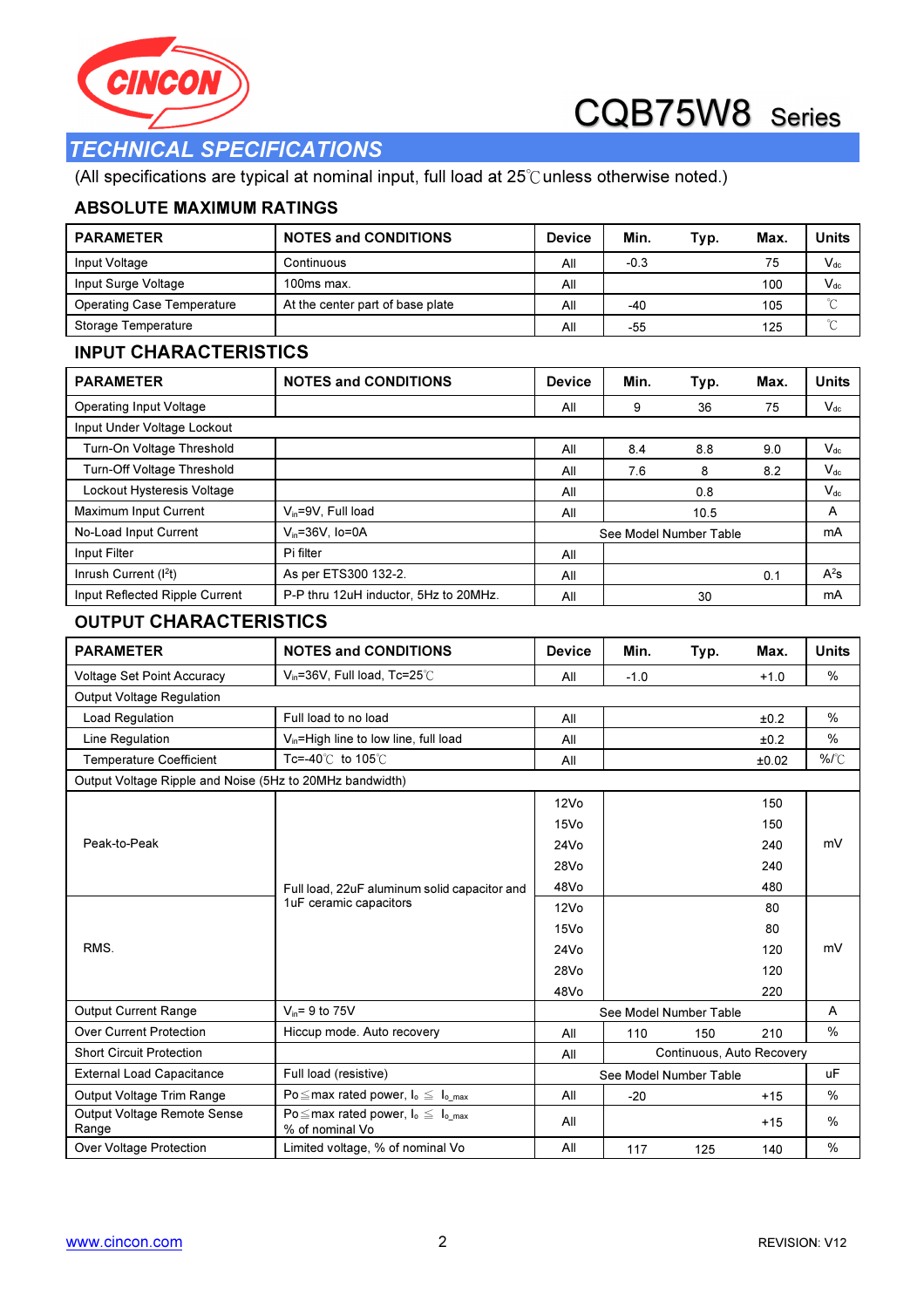

### **EFFICIENCY**

| <b>PARAMETER</b>                           | <b>NOTES and CONDITIONS</b>                               | <b>Device</b> | Min. | Typ.                   | Max. | <b>Units</b> |  |
|--------------------------------------------|-----------------------------------------------------------|---------------|------|------------------------|------|--------------|--|
| 100% Load                                  | Vin=36V, 48V                                              |               |      | See Model Number Table |      | %            |  |
| <b>DYNAMIC CHARACTERISTICS</b>             |                                                           |               |      |                        |      |              |  |
| <b>PARAMETER</b>                           | <b>NOTES and CONDITIONS</b>                               | <b>Device</b> | Min. | Typ.                   | Max. | <b>Units</b> |  |
| <b>Output Voltage Current Transient</b>    |                                                           |               |      |                        |      |              |  |
| <b>Error Band</b>                          | 75% to 100% of $I_{o,max}$ step load change               |               |      |                        | ±5   | %            |  |
| <b>Recovery Time</b>                       | $d/d = 0.1$ A/us<br>(within 1% Vout nominal)              | All           |      |                        | 250  | us           |  |
| Turn-On Delay and Rise Time                | Full load (Constant resistive load)                       |               |      |                        |      |              |  |
| Turn-On Delay Time, From<br>On/Off Control | $V_{\text{on/off}}$ to 10% $V_{\text{o set}}$ , Remote on | All           |      | 20                     |      | ms           |  |
| Turn-On Delay Time, From Input             | $V_{\text{in,min}}$ to 10% $V_{\text{o set}}$ Power up    | All           |      | 20                     |      | ms           |  |
| Output Voltage Rise Time                   | 10% $V_{\text{o}}$ set to 90% $_{\text{Vo}}$ set          | All           |      | 10                     |      | ms           |  |

### ISOLATION CHARACTERISTICS

| <b>PARAMETER</b>                                        | <b>NOTES and CONDITIONS</b>           | <b>Device</b> | Min. | Typ. | Max. | <b>Units</b> |
|---------------------------------------------------------|---------------------------------------|---------------|------|------|------|--------------|
|                                                         | 1 minute; Input to output,            |               |      |      | 3000 | $V_{ac}$     |
|                                                         |                                       |               |      |      | 4200 | $V_{dc}$     |
| <b>Isolation Voltage</b><br>(100% factory Hi-Pot tested | 1 minute; Input to case (base plate)  | All           |      |      | 2100 | $V_{ac}$     |
| $@2sec.$ )                                              |                                       |               |      |      | 3000 | $V_{dc}$     |
|                                                         | 1 minute; Output to case (base plate) |               |      |      | 1500 | $V_{ac}$     |
|                                                         |                                       |               |      |      | 2100 | $V_{dc}$     |
| <b>Isolation Resistance</b>                             | Input to output                       | All           | 100  |      |      | MΩ           |
|                                                         | Input to output                       |               |      | 1000 |      |              |
| <b>Isolation Capacitance</b>                            | Input to case (base plate)            | All           |      | None |      | pF           |
|                                                         | Output to case (base plate)           |               |      | 1000 |      |              |

### FEATURE CHARACTERISTICS

| <b>PARAMETER</b>                                                 | <b>NOTES and CONDITIONS</b>                                     | <b>Device</b> | Min. | Typ. | Max. | <b>Units</b> |  |
|------------------------------------------------------------------|-----------------------------------------------------------------|---------------|------|------|------|--------------|--|
| <b>Switching Frequency</b>                                       | Pulse wide modulation (PWM), Fixed                              | All           | 180  | 200  | 220  | <b>KHz</b>   |  |
| On/Off Control, Positive Remote On/Off logic, Refer to -Vin pin. |                                                                 |               |      |      |      |              |  |
| Logic Low (Module Off)                                           | $V_{on/off}$ at $I_{on/off} = 1.0 \text{mA}$                    | All           | 0    |      | 1.0  | v            |  |
| Logic High (Module On)                                           | $V_{on/off}$ at $I_{on/off} = 0.0 uA$ , Pin open=On             | All           | 4.0  |      | 75   | v            |  |
| On/Off Control, Negative Remote On/Off logic, Refer to -Vin pin  |                                                                 |               |      |      |      |              |  |
| Logic High (Module Off)                                          | V <sub>on/off</sub> at I <sub>on/off</sub> =0.0uA, Pin open=Off | All           | 4.0  |      | 75   | v            |  |
| Logic Low (Module On)                                            | $V_{\text{on/off}}$ at $I_{\text{on/off}}$ =1.0mA               | All           | 0    |      | 1.0  | v            |  |
| On/Off Current (for both remote<br>on/off logic)                 | $I_{on/off}$ at $V_{on-off}$ =0V                                | All           |      | 0.3  | 1    | mA           |  |
| Leakage Current (for both remote<br>on/off logic)                | Logic High, V <sub>on/off</sub> =15V                            | All           |      |      | 30   | uA           |  |
| Off Converter Input Current                                      | Shutdown input idle current                                     | All           |      | 5    | 10   | mA           |  |
| Over Temperature Shutdown                                        | Temperature at the center part of base plate.                   | All           |      | 110  |      | °C           |  |
| Over Temperature Recovery                                        | non-latching                                                    |               | 100  |      |      |              |  |

### GENERAL SPECIFICATIONS

| <b>PARAMETER</b> | <b>NOTES and CONDITIONS</b>                                                     | <b>Device</b> | Min. | Typ. | Max.                 | <b>Units</b> |
|------------------|---------------------------------------------------------------------------------|---------------|------|------|----------------------|--------------|
| <b>MTBF</b>      |                                                                                 | 36S12         |      | 663  |                      |              |
|                  |                                                                                 | 36S15         |      | 759  |                      | κ<br>hours   |
|                  | $I_o$ =100% of $I_o$ $_{max}$ ;<br>MIL-HDBK - 217F Notice 1, GB, $25^{\circ}$ C | 36S24         |      | 750  |                      |              |
|                  |                                                                                 | 36S28         |      | 740  |                      |              |
|                  |                                                                                 | 36S48         |      | 780  |                      |              |
| Weight           |                                                                                 | All           |      | 66   |                      | grams        |
| Case Material    | Plastic, DAP, UL 94V-0                                                          |               |      |      |                      |              |
| www.cincon.com   |                                                                                 |               |      |      | <b>REVISION: V12</b> |              |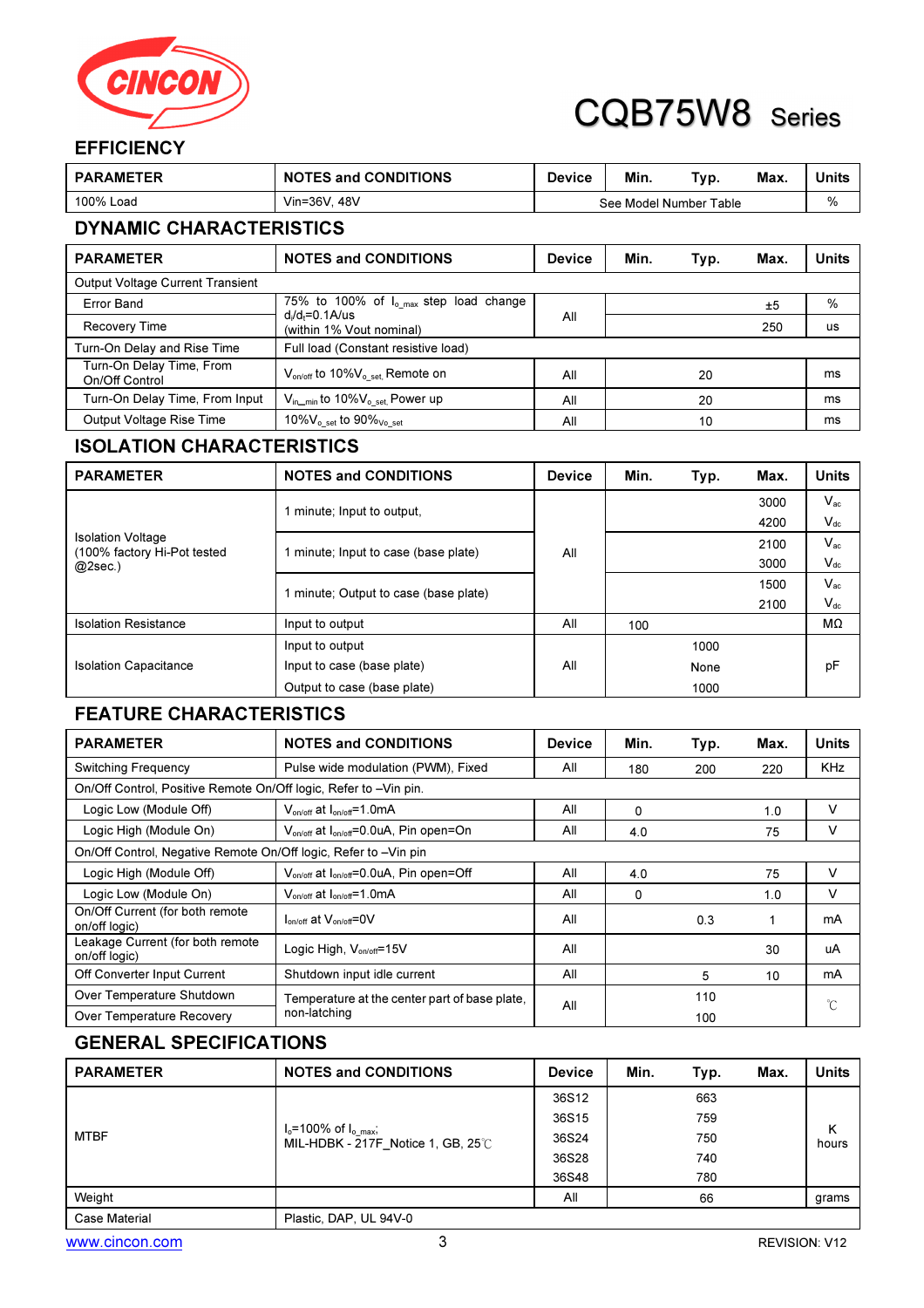

### **GENERAL SPECIFICATIONS**

| <b>Base plate Material</b>      | Aluminum                   |                                                                                                                                                                       |                              |  |  |  |
|---------------------------------|----------------------------|-----------------------------------------------------------------------------------------------------------------------------------------------------------------------|------------------------------|--|--|--|
| <b>Potting Material</b>         | <b>UL 94V-0</b>            |                                                                                                                                                                       |                              |  |  |  |
| <b>Pin Material</b>             | Base: Copper               | Plating: Nickel with Matte Tin                                                                                                                                        |                              |  |  |  |
| Shock/Vibration                 |                            | MIL-STD-810F/EN61373 Compliant                                                                                                                                        |                              |  |  |  |
| Humidity                        | 95% RH max. Non Condensing |                                                                                                                                                                       |                              |  |  |  |
| Altitude                        |                            | 5000m Operating Altitude, 12000m Transport Altitude                                                                                                                   |                              |  |  |  |
| <b>Thermal Shock</b>            | MIL-STD-810F               |                                                                                                                                                                       |                              |  |  |  |
| Fire & Smoke                    | EN45545-2 Compliant        |                                                                                                                                                                       |                              |  |  |  |
| <b>EMI</b>                      |                            | Meets EN55032 & EN50155 Compliant (with external filter)                                                                                                              | Class A                      |  |  |  |
| <b>ESD</b>                      | FN61000-4-2                | Level 3: Air ±8kV, Contact ±6kV                                                                                                                                       | Perf. Criteria A             |  |  |  |
| Radiated immunity               | EN61000-4-3                | Level 3: 80~1000MHz, 20V/m<br>Level 2: 80~1000MHz, 3V/m for EN55035:2017                                                                                              | Perf. Criteria A             |  |  |  |
| <b>Fast Transient</b>           | EN61000-4-4                | Level 3: On power input port, ±2kV, external input capacitor required<br>Level 1: On power input port, ±0.5kV, external input capacitor required,<br>for EN55035:2017 | Perf. Criteria A             |  |  |  |
| Surge                           | EN61000-4-5                | Level 4: Line to earth, ±4kV, Line to line, ±2kV<br>Level 1: Line to earth, ±0.5kV, for EN55035:2017                                                                  | Perf. Criteria A             |  |  |  |
| Conducted immunity              | EN61000-4-6                | Level 3: 0.15~80MHz, 10V<br>Level 2: 0.15~30MHz, 3V, 30~80MHz, 1V for EN55035:2017                                                                                    | Perf. Criteria A             |  |  |  |
| Magnetic Immunity               | EN61000-4-8                | Level 1: 50Hz, 1A/m for EN55035:2017                                                                                                                                  | Perf. Criteria A             |  |  |  |
| Interruptions of Voltage Supply | EN50155                    | Class S3: 20ms interruptions                                                                                                                                          | Perf. Criteria A             |  |  |  |
| Supply Change Over              | EN50155                    | Class C2: During a supply break of 30 ms                                                                                                                              | Perf. Criteria A             |  |  |  |
| <b>Application Note Link</b>    |                            | <b>CQB75W8-36S Series App Notes</b>                                                                                                                                   |                              |  |  |  |
| Packaging Information Link      |                            |                                                                                                                                                                       | <b>Packaging Information</b> |  |  |  |

### **Immunity to Environmental Conditions.**

| Phenomenon                                                          | EN50155; 2017<br><b>Reference Clause(s)</b>                                                                                                                                                                                             | <b>Reference Standard</b> | <b>Test Conditions</b>                                                                                                                                                                                                          | <b>Result</b> |
|---------------------------------------------------------------------|-----------------------------------------------------------------------------------------------------------------------------------------------------------------------------------------------------------------------------------------|---------------------------|---------------------------------------------------------------------------------------------------------------------------------------------------------------------------------------------------------------------------------|---------------|
| Low Temperature<br>Start-up test                                    | 13.4.4                                                                                                                                                                                                                                  | EN 60068-2-1              | Class OT6<br>Temperature: -40°C<br>Duration: 2 hrs                                                                                                                                                                              | Pass          |
| Dry Heat Test                                                       | 13.4.5                                                                                                                                                                                                                                  | EN 60068-2-2              | Class OT6 & ST2<br>Temperature: 85℃<br>Duration: 6 hrs<br>Extended temperature: 100°C<br><b>Extended Duration: 10min</b>                                                                                                        | Pass          |
| Low Temperature<br><b>Storage Test</b>                              | 13.4.6                                                                                                                                                                                                                                  | EN 60068-2-1              | Temperature: -40°C<br>Duration: 16 hrs                                                                                                                                                                                          | Pass          |
| <b>Cyclic Damp Heat Test</b>                                        | 13.4.7                                                                                                                                                                                                                                  | EN 60068-2-30             | Temperature: 25℃ - 55℃<br>Humidity: 90% RH<br>Duration: 48 hrs                                                                                                                                                                  | Pass          |
| <b>Random Vibration Test</b>                                        | 13.4.11                                                                                                                                                                                                                                 | EN 61373                  | Temperature: $25^{\circ}$ C +/- 10 $^{\circ}$ C<br>Humidity: 50% +/-25% RH<br>Frequency range: $5 \sim 150$ Hz<br>Vertical: 1.01 $m/s^2$<br>Transverse: 0.450 $m/s^2$<br>Longitudinal: 0.700 $m/s^2$<br>Duration: 10 min / axis | Pass          |
| Simulated Long Life Test at<br>Increased Random Vibration<br>Levels | 13.4.11                                                                                                                                                                                                                                 | EN 61373                  | Temperature: $25^{\circ}$ C +/-10 $^{\circ}$ C<br>Humidity: 50% +/-25% RH<br>Frequency range: 5 ~ 150 Hz<br>Vertical: 5.72 $m/s^2$<br>Transverse: 2.55 m/s <sup>2</sup><br>Longitudinal: 3.96 $m/s^2$<br>Duration: 5 hrs / axis | Pass          |
| <b>Shock Test</b>                                                   | Temperature: $25^{\circ}$ C +/-10 $^{\circ}$ C<br>Humidity: 50% +/-25% RH<br>Frequency range: $5 \sim 150$ Hz<br>$+/-V$ ertical: 30 m/s <sup>2</sup><br>EN 61373<br>13.4.11<br>+/-Transverse: 30 $m/s^2$<br>+/-Longitudinal: 50 $m/s^2$ |                           | Duration: 30ms x18 (Each axis 3 shocks)                                                                                                                                                                                         | Pass          |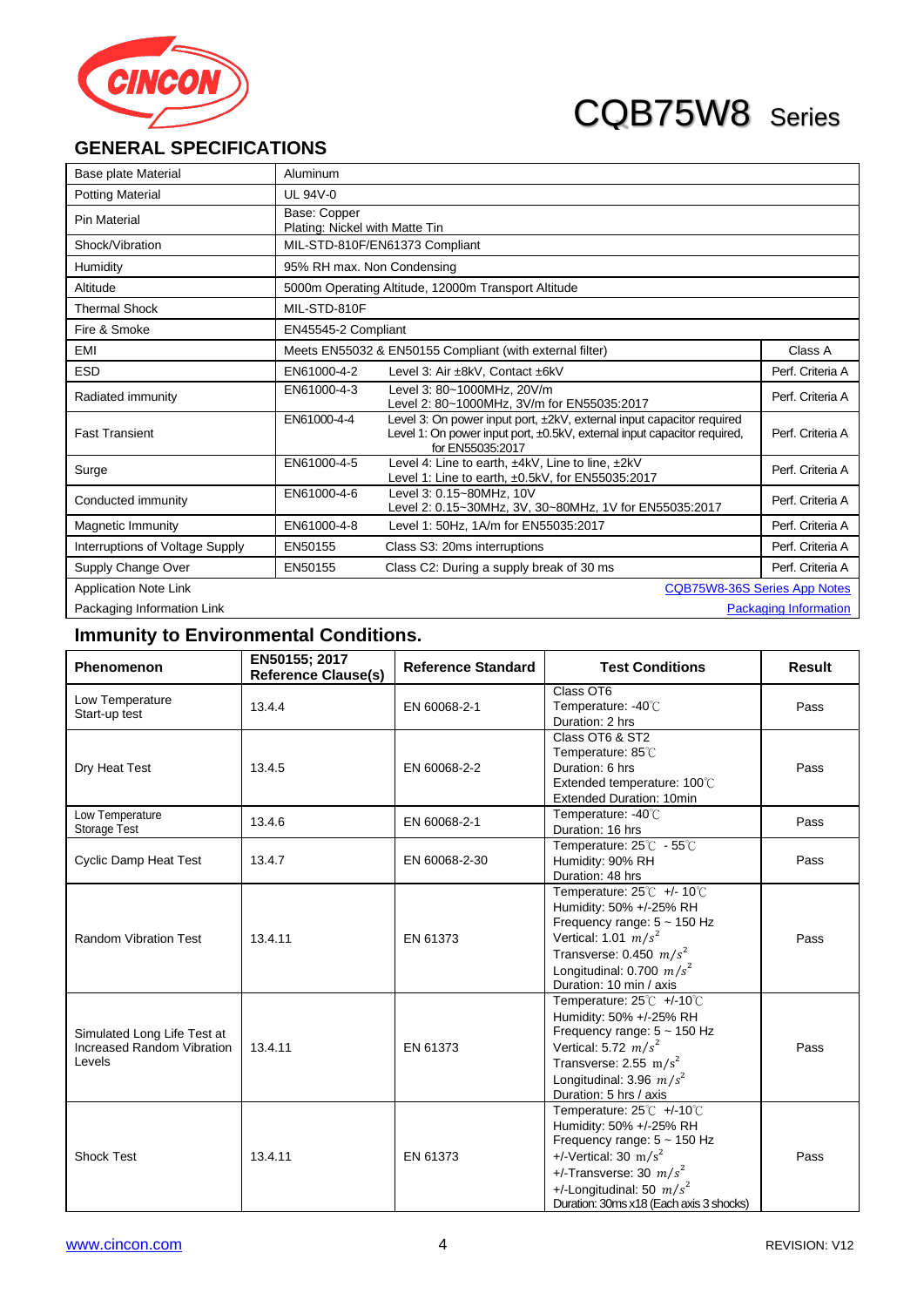

### EN45545-2 Fire & Smoke Test Conditions.

| <b>Item</b>     |                            | <b>Standard</b>                          | <b>Hazard Level</b>  |
|-----------------|----------------------------|------------------------------------------|----------------------|
|                 | Oxygen Index Test          | EN 45545-2: 2013<br>EN ISO 4589-2: 2006  | HL1, HL2, HL3        |
| R <sub>22</sub> | <b>Smoke Density Test</b>  | EN 45545-2: 2013<br>EN ISO 5659-2: 2013  | HL1, HL2, HL3        |
|                 | <b>Smoke Toxicity Test</b> | EN 45545-2: 2013<br>NF X70-100: 2006     | <b>HL1, HL2, HL3</b> |
|                 | Oxygen Index Test          | EN 45545-2: 2013<br>EN ISO 4589-2: 2006  | HL1, HL2, HL3        |
| R <sub>23</sub> | <b>Smoke Density Test</b>  | EN 45545-2: 2013<br>EN ISO 5659-2: 2013  | HL1, HL2, HL3        |
|                 | <b>Smoke Toxicity Test</b> | EN 45545-2: 2013<br>NF X70-100: 2006     | HL1, HL2, HL3        |
| R <sub>24</sub> | Oxygen Index Test          | EN45545-2: 2013<br><b>EN ISO 4589-2</b>  | HL1, HL2, HL3        |
| R <sub>25</sub> | Glow - Wire Test           | EN 45545-2:2013<br>EN 60695-2-11:2001    | HL1, HL2, HL3        |
| R <sub>26</sub> | <b>Vertical Flame Test</b> | EN 45545-2: 2013<br>EN 60695-11-10: 2013 | HL1, HL2, HL3        |

Output Power (%)

Output Power (%)

### CHARACTERISTIC CURVE

#### Power Derating Curve





0 10 20 30  $40$ 50 60 70 80  $90$ 100 110 0 10 20 30 40 50 60 70 80 90 100 110 Ambient Temperature (℃) CQB75W8-36S Derating Curve with Heatsink QBL127 (Vin=36V) **Natural** 100 ft./min. 200 ft./min. 300 ft./min. 400 ft./min.

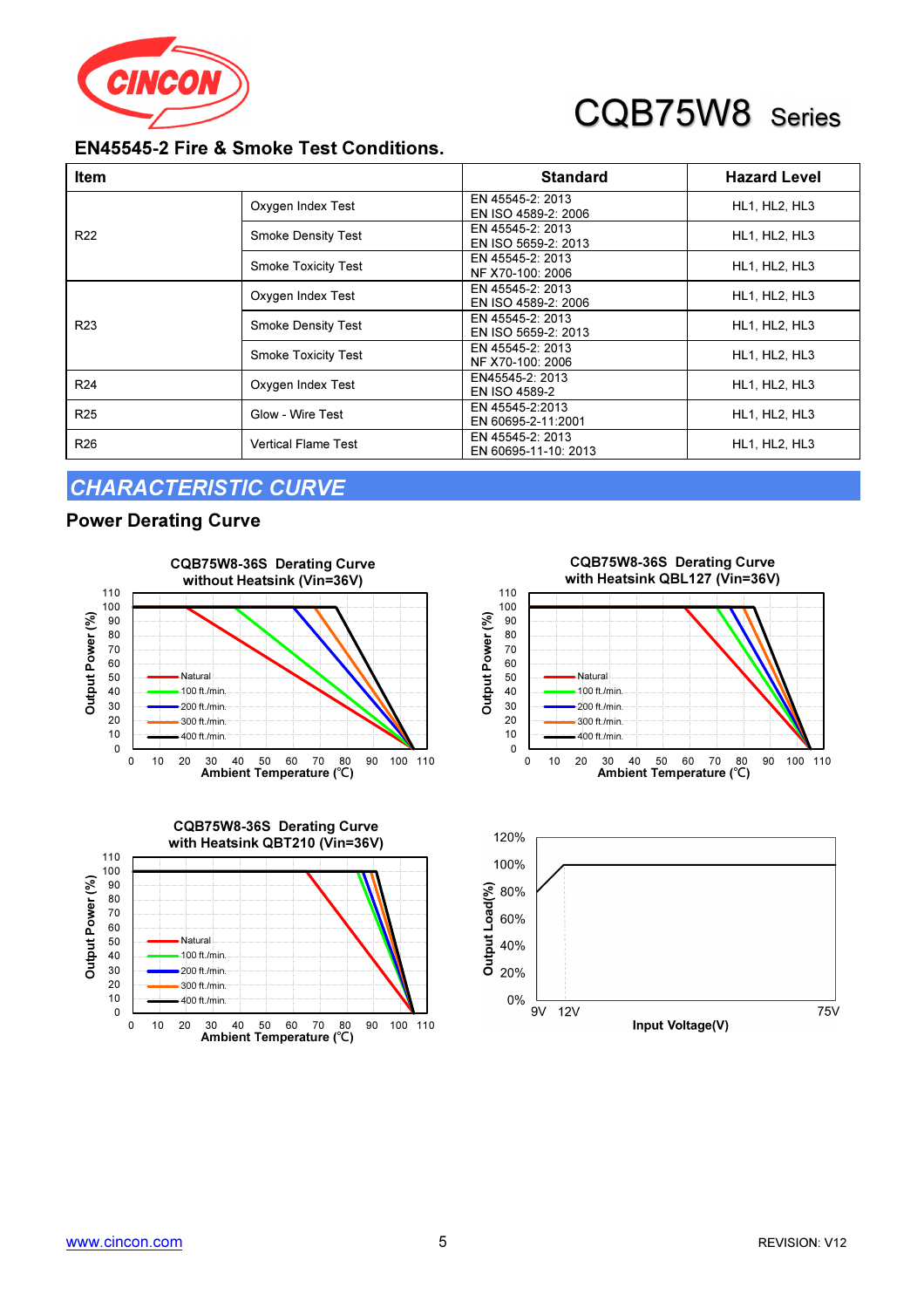